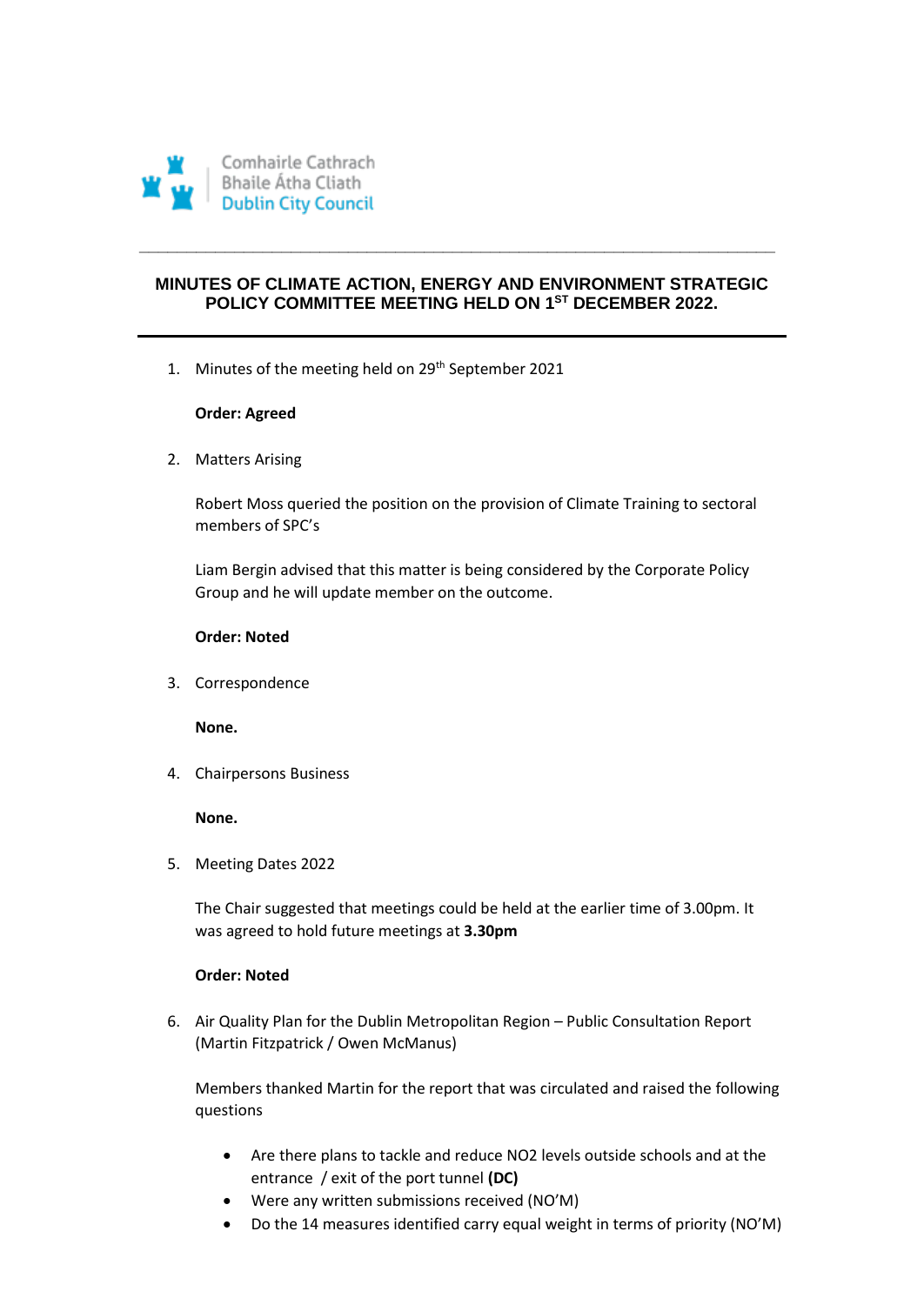- The report has a number of paragraphs with *"subject to amendment",* when will this be finalised (NO'M)
- Can I have further information on the Low Emissions Zones. (NO'M)
- The Air Quality in the City can be rancid. (MF)
- Bars and Restaurants seem to emit a lot of smoke. (MF)
- Construction is causing a lot of Air Pollution (MF)
- Would it be possible to Monitor the Air Quality in the Portobello area (MF)
- Could an area be identified for Householders to monitor the air quality (DH)
- Construction related activities is problematic in the Griffith Avenue Area. Would it be possible to incentivise contractors to use less polluting vehicles. (DH)
- Have progress been made in phasing out / banning the burning of bunker fuel by shipping in Dublin Port (RM)
- Was the policy developed as the result of a particular exceedance, where did this occur (JC)
- Dublin Bus recently purchased 100 diesel buses is it planned to phase there out (JC)
- Will there be congestion charging between the canals (JC)
- What is the position on the 50 km/hr limit between the canals. (JC)
- Is there scope to develop an inventory of air pollution causes. (MP)

Martin Fitzpatrick responded.

- There is active air quality monitoring in and around schools.
- Elevated levels of pollution are being detected, the evidence gathered will inform the policy development
- The vast majority of submissions were via the submissions portal
- There were in the region of 20 written submissions
- The Air Quality Monitoring & Noise Control Unit investigates reports of Nuisance Pollution and takes enforcement action as required.
- The Local Area Air Quality Monitoring Network is being expanded with monitoring in Donnybrook & Cabra being added to the network towards the end of 2021.
- Other areas will be examined in 2022.
- An enhanced code of practice for the construction sector was developed which is being included in many planning permission conditions.
- The issue of burning bunker fuel will be dealt with in the context of the Masterplan for Dublin Port.
- An exceedance occurred at St. John's Road West. There has not been an exceedance prior or since this event.
- The Climate Action Plan provides for the purchase of Zero / Low Emission public transport vehicles.
- The 50 km /hr is a matter for the Traffic and Transportation SPC.
- Enhanced modelling by the EPA will provide an inventory of pollution sources.

# **Order: Report Noted**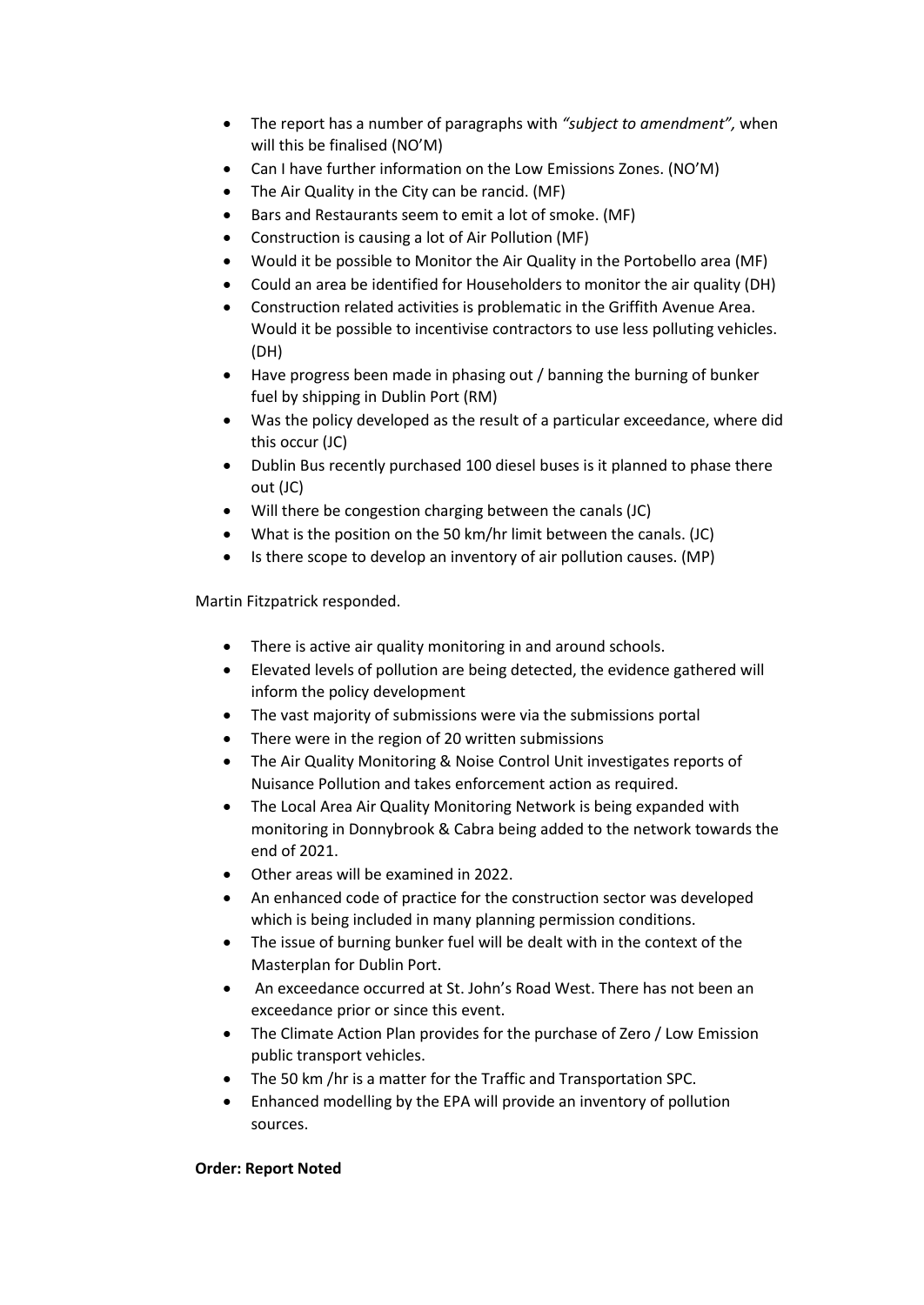7. Rivers oversight (verbal report)– Liam Bergin Executive Manager

By way of context the Chair, Councillor Pidgeon advised the Committee that asked Liam Bergin to put a report together on the bodies responsible for the River Liffey.

Liam Bergin spoke to the report that was circulated and advised that a non-statutory river trust has been established and a further report will issue as the matter progresses.

# **Order: Noted.**

8. Draft River Basin Management Plan – Roy O'Connor, Senior Engineer

Members thanked Roy for his presentation and raised the following questions

- When polluters are identified what sanctions are available to prosecute such offenders (JB)
- What happens when a large discharge from the Waste Water Treatment Plant occurs , is Irish Water prosecuted (JB)
- Would like to see more on the proposal to bring water from the Shannon (MF)
- Much of the infrastructure needs replacement (MF)
- What is our relationship with adjoining Local Authorities, how do we engage with them (JC)
- Is it proposed to open culverted rivers. (JC)
- The EPA produced reports on the sewage spilling into river and coastal waters. (SS)
- We know Covid-19 is in wastewater, wastewater on occasion ends up in river / coastal water. There is a causal loop the needs to be checked (SS)
- Many things are missing from the plan, e.g., pumping water from Lough Derg to Dublin.(SS)
- Will the City Council be making a submission on EU Consultation of Bathing Waters (DC)
- Is there and inventory on causes of pollution (MP)

Roy O'Connor responded.

- Drinking Water is separate to this plan and the supply and quality of are matters for Irish Water.
- Modelling has been carried out in relation to Irish Water discharges
- The EPA has responsibility for prosecution of licences breaches
- When polluters are identified we try to work with the offender to remediate the problem.
- Where suitable culverting will be removed.
- We do engage with adjoining Local Authorities.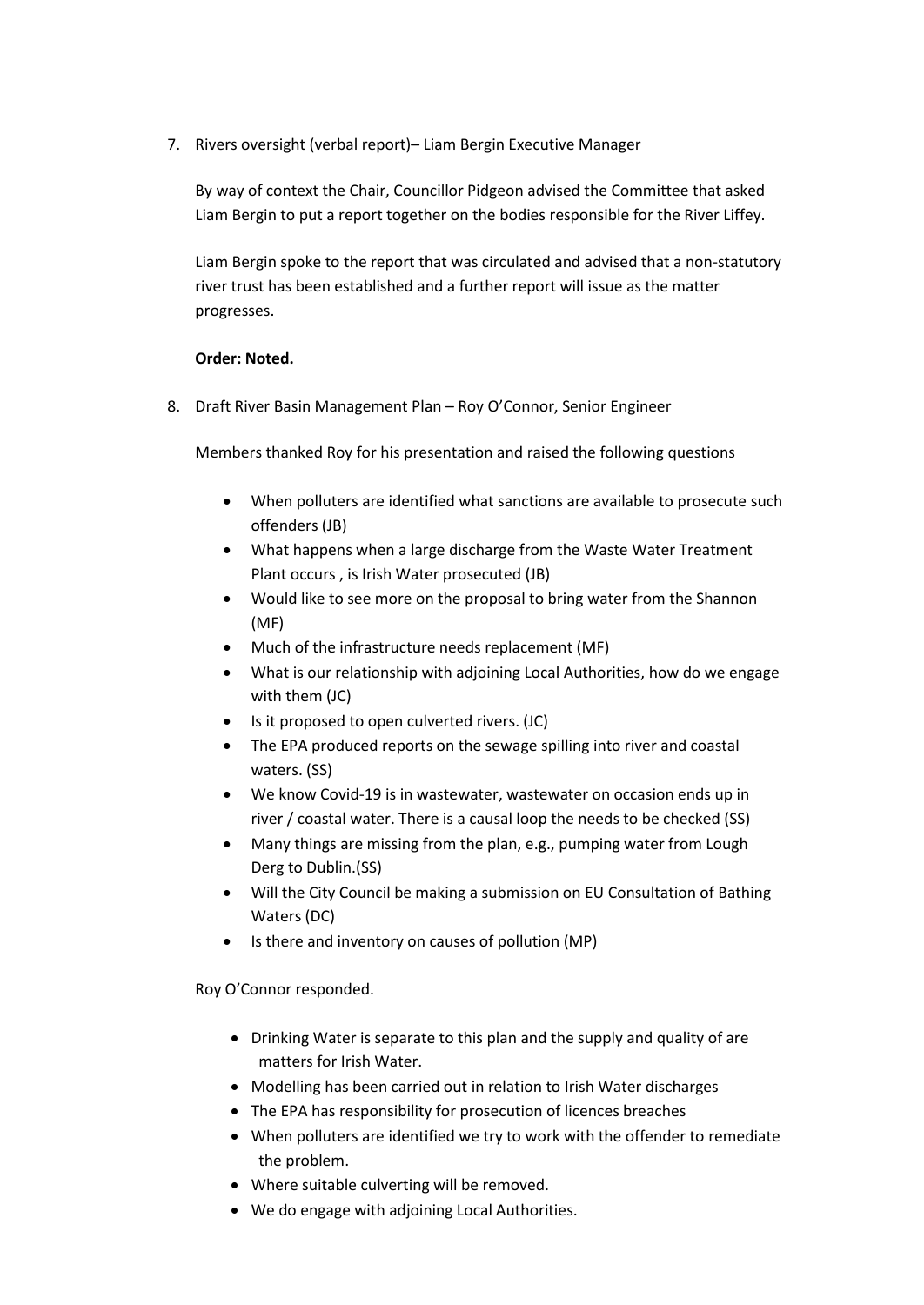- LAWPRO is the coordinating body for Local Authority engagement / collaboration
- Responsibility for Drinking Water and Water Bodies are separate
- Dublin is unique in terms of a capital city having a biosphere.
- The Waste Water Treatment Plant is a matter for Irish Water.
- Every EU state has to ensure every Water body is of good status by 2027
- Inventory of pollution causes is available on the LAWPRO website.

# **Order: Presentation Noted**

9. Climate Action Plan Annual Report – Sabrina Dekker, Climate Change Coordinator.

It was agreed that members would email any queries to [Sabrina.dekker@dublincity.ie](mailto:Sabrina.dekker@dublincity.ie)

#### **Order: Presentation & report Noted**

10. Transportation Climate Actions – Patricia Reidy, A/Senior Engineer

Members thanked Patricia for her presentation. Patricia advised the Committee that a full report on Covid Mobility Interventions for 2021 is an item on the December meeting of the City Council.

#### **Order: Presentation Noted**

11. A.O.B.

Next meeting 26<sup>th</sup> January 2022.

# **Order: Noted**

#### In attendance

Councillor Claire Byrne Councillor Janice Boylan Paul Boylan, Vivid Edge Trevor Clowry PPN Councillor Joe Costello Councillor Mannix Flynn Sally Starbuck, R.I.A.I Bernie Guinan, A.C.E.I Councillor John Lyons Robert Moss, PPN Councillor Naoise Ó'Muirí Councillor Michael Pidgeon (Chair) Councillor Michael Watters Councillor Catherine Stocker

Also in attendance Councillor Deirdre Heney Councillor Donna Cooney